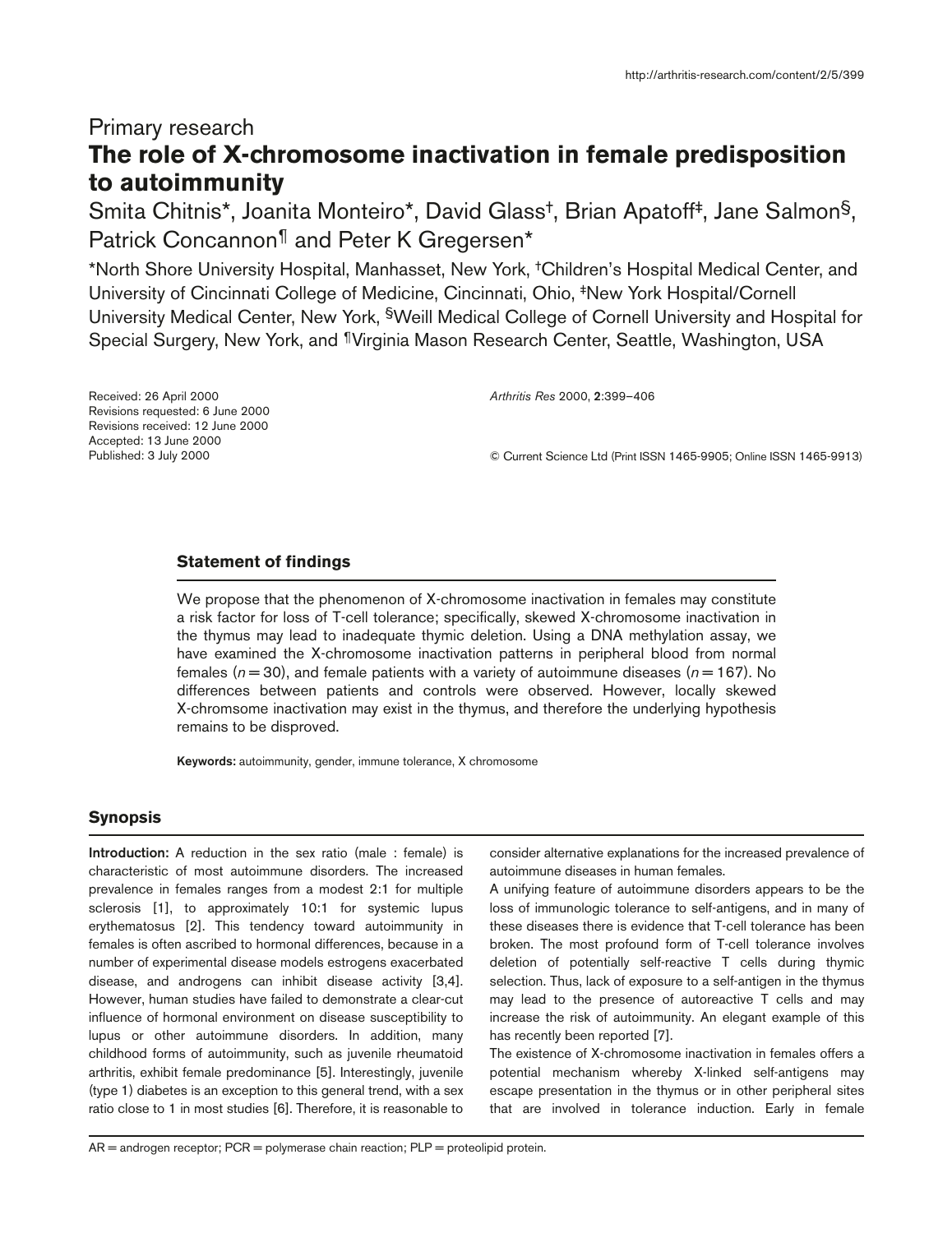development, one of the two X chromosomes in each cell undergoes an ordered process of inactivation, with subsequent silencing of most genes on the inactive X chromosome [8]. This phenomenon occurs at a very early embryonic stage [9], and thus all females are mosaic and may occasionally exhibit extreme skewing towards one or the other parental X chromosome. In theory, this may result in a situation in which polymorphic self-antigens on one X chromosome may fail to be expressed at sufficiently high levels in a tolerizing compartment, such as the thymus, and yet may be expressed at a considerable frequency in the peripheral soma. Thus, females may be predisposed to a situation in which they can occasionally express X-linked autoantigens in the periphery to which they have been inefficiently tolerized. Stewart [10] has recently speculated that such a mechanism may play a role in the predisposition to systemic lupus.

This hypothesis predicts that females with autoimmunity may be particularly prone to this mechanism of 'inadequate tolerization' by virtue of extremely skewed X-chromosome inactivation. We therefore performed a comprehensive analysis of X-chromosome inactivation patterns in populations of females with multiple sclerosis, systemic lupus erythematosus, juvenile rheumatoid arthritis, and type 1 (insulin-dependent) diabetes mellitus, and in female control individuals. The results do not provide support for a major role for skewed Xchromosome inactivation in female predisposition to autoimmunity; however, neither is the underlying hypothesis disproved by the present data.

**Materials and method:** DNA was obtained from female patients from the following sources: 45 persons with juvenile diabetes seen at the Virginia Mason Research Center in Seattle, Washington; 58 multiple sclerosis patients seen at the New York Hospital Multiple Sclerosis Center; 46 patients with systemic lupus erythematosus seen at the Hospital for Special Surgery (New York); 18 patients with juvenile rheumatoid arthritis seen at the Children's Hospital Medical Center in Cleveland. In addition, 30 healthy age-matched females were studied as normal controls.

Employing a modification of previously described methods [11], we utilized a fluorescent Hpa II/PCR assay of the androgen receptor (AR) locus to assess X-chromosome inactivation patterns. The AR gene contains a polymorphic CAG repeat, which is flanked by Hpa II sites. These Hpa II sites are methylated on the inactive X chromosome, and are unmethylated on the active X chromosome. By performing PCR amplification across this region after cutting with the methylation-sensitive enzyme Hpa II, the relative amounts of the methylated AR alleles can be quantitatively determined with a high degree of accuracy; variance on repeated assays is approximately 4% [12].

Skewing of X-chromosome inactivation is expressed as percentage deviation from equal (50:50) inactivation of the upper and lower AR alleles. Therefore, the maximal possible deviation is 50%, in which case all of the X chromosomes bearing one of the AR alleles are inactivated.

**Results:** We examined X-chromosome inactivation patterns in several different populations. The results are summarized in





Comparison of skewing of X inactivation in normal female control individuals, and patients with various autoimmune diseases. Each dot represents one individual. The mean values for degree of skewing of Xinactivation are indicated for each population.

Fig. 1. A wide range of X-inactivation skewing was observed in all five groups. Approximately 5% (nine out of 197) of individuals exhibited extreme skewing (greater than 40% deviation from a 50:50 distribution). However, there was no difference between the groups, either in the overall mean skewing, or in the fraction of individuals with extreme skewing (>40%).

Although the present study was not initiated in order to examine allelic variation in the AR gene *per se*, the data provide an opportunity to address this question. Excessively long CAG repeats in the AR are a rare cause of spinal-bulbar muscular atrophy [13], and AR repeat length appears to have an influence on the biology of certain tumors [14,15]. In this context, it has been shown that transcription of AR correlates inversely with repeat length [16]. We therefore compared AR repeat length in control individuals and patients with autoimmunity. No differences were observed for mean repeat length, or for maximum and minimum repeat length, among the five groups.

**Discussion:** The reason for the female predominance in most autoimmune diseases remains obscure. The present study was initiated in order to address the hypothesis that a nonhormonal mechanism related to X inactivation might be involved. The hypothesis rests on the idea that skewing of X inactivation might lead to a deficiency of tolerance induction in the thymus, particularly with respect to polymorphic X-linked autoantigens. The hypothesis predicts that skewed X inactivation would be more prevalent in females with autoimmune diseases than in female control individuals. This was not observed.

Nevertheless, these negative data do not rule out a role for X inactivation in female predisposition to loss of tolerance. A general model for how this mechanism might operate is shown in Fig. 2. Thymocytes undergo selection in the thymic parenchyma and, in the case of negative selection, the selecting elements appear to be derived from the bone marrow and consist mainly of thymic dendritic cells. If the thymic dendritic cell population exhibits random X inactivation, it is highly likely that differentiating thymocytes will contact dendritic cells that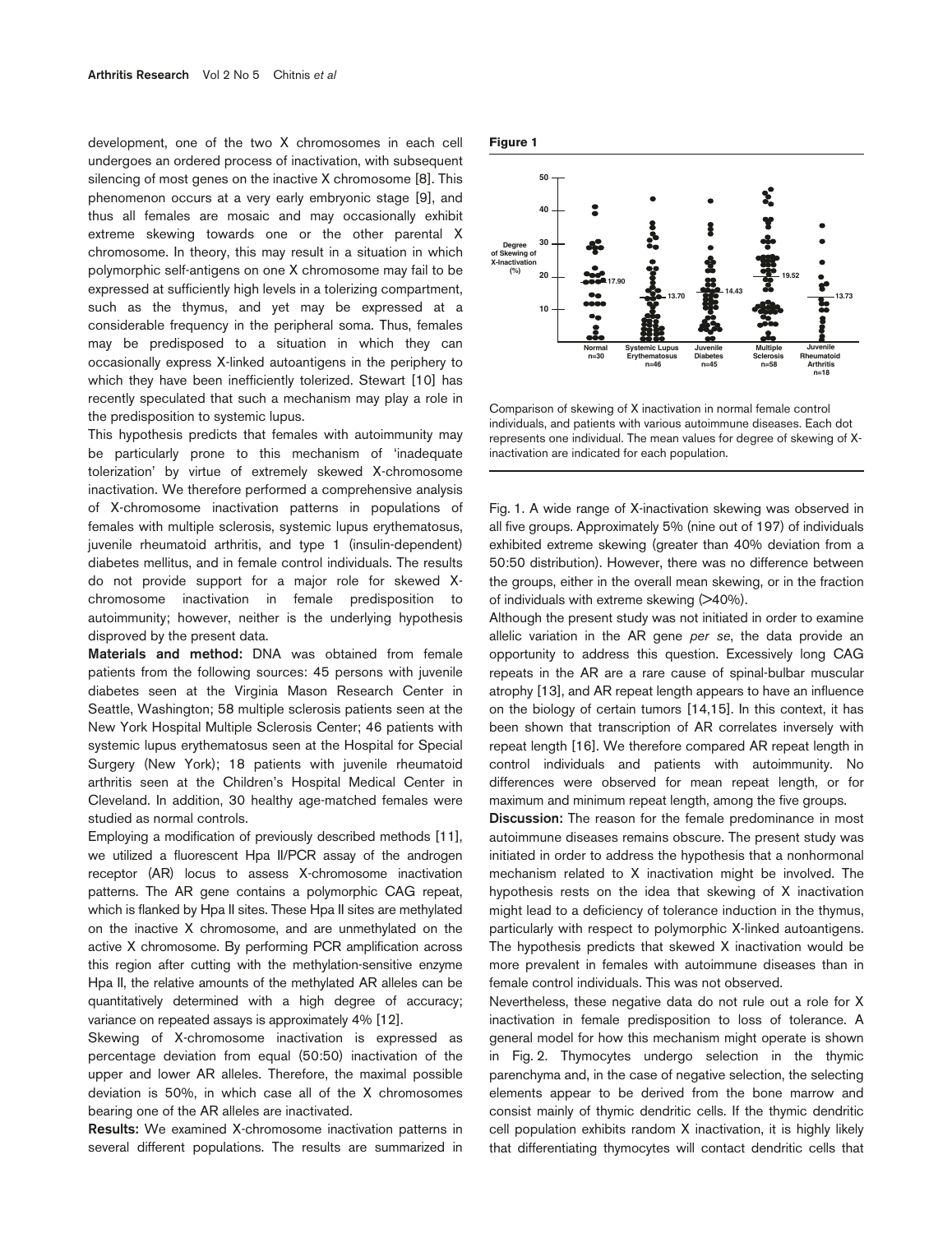

A model showing the consequence of skewed X-chromosome inactivation on tolerance induction in the thymus. Thymocytes enter the thymus and proceed on a pathway that exposes them to thymic-deleting elements, mainly dendritic cells in the thymic medulla. Dendritic cells are schematically illustrated here as grey or black, depending on which of the two parental X chromosomes are predominantly active in each cell. On the left hand side of the figure, transiting thymocytes will be exposed to dendritic cells that express both parental X chromsomes, and thus will be tolerant (ie deleted) to X-linked antigens from both parents. On the right hand side of the figure, transiting thymocytes will likely be exposed only to the 'grey' dendritic cells, which express only one of the two parental X chromosomes. Thus, T cells that exit the thymus will not be tolerized to X-linked antigens from the other parent (the 'black' dendritic cells).

express self-antigens on both X chromosomes. This situation is outlined schematically on the left side of Fig. 2. However, if there is extremely skewed X inactivation in the thymic dendritic cell population, a particular thymocyte might not come into contact with dendritic cells that express one of the two X chormosomes. This would lead to a situation where T cells may undergo thymic maturation without having been negatively selected for antigens that are expressed on the predominantly inactive X chromosome. This situation is shown on the right side of Fig. 2. In order for this mechanism to be physiologically relevant, some assumptions must be made. First, defective tolerance from skewed X inactivation should only be directed at X-linked antigens that are polymorphic, and for which the individual is heterozygous. Thus, this mechanism would not be expected to lead to lack of tolerance commonly, unless there are at least several highly polymorphic X-linked autoantigens in the population that are involved in thymic deletion events. Second, if this actually leads to autoimmunity, it also predicts that the initial break in tolerance that leads to disease should involve an X-linked autoantigen that is expressed in a peripheral nontolerizing site or circumstance.

A recent report [7] has elegantly demonstrated the importance of thymic deletion events in predisposition to autoimmune disease. The proteolipid protein (PLP) autoantigen is

expressed in alternatively spliced forms, which exhibit tissue specific expression. A nonspliced variant is expressed in peripheral neural tissue. However, in the thymus a splice variant results in the lack of thymic expression of an immunodominant peptide. This results in loss of tolerace of T cells to this peptide, presumably on the basis of lack of thymic deletion of thymocytes that are reactive with this antigen. Interestingly, PLP is encoded on the X chromsome. However, there is no evidence that genetic polymorphisms control the level splicing of PLP within the thymus. Nevertheless, these data illustrate the potential importance of deficiencies in thymic deletion for autoimmune T-cell reactivity.

The present results suggest that if skewed X inactivation is relevant to thymic tolerance induction, then the effect does not depend on global skewing of X-chromosome inactivation, at least in the hematopoietic compartment. In this study we examined X-inactivation patterns in peripheral blood mononuclear cells, and the results should reflect the state of X inactivation in all mesenchymal tissues, including dendritic cells. X inactivation occurs at a very early time point in development, and thus the results in one tissue should reflect the general situation in the rest of the body. However, there may be exceptions to this. We have occasionally observed differences in X-inactivation patterns between buccal mucosa

#### **Figure 2**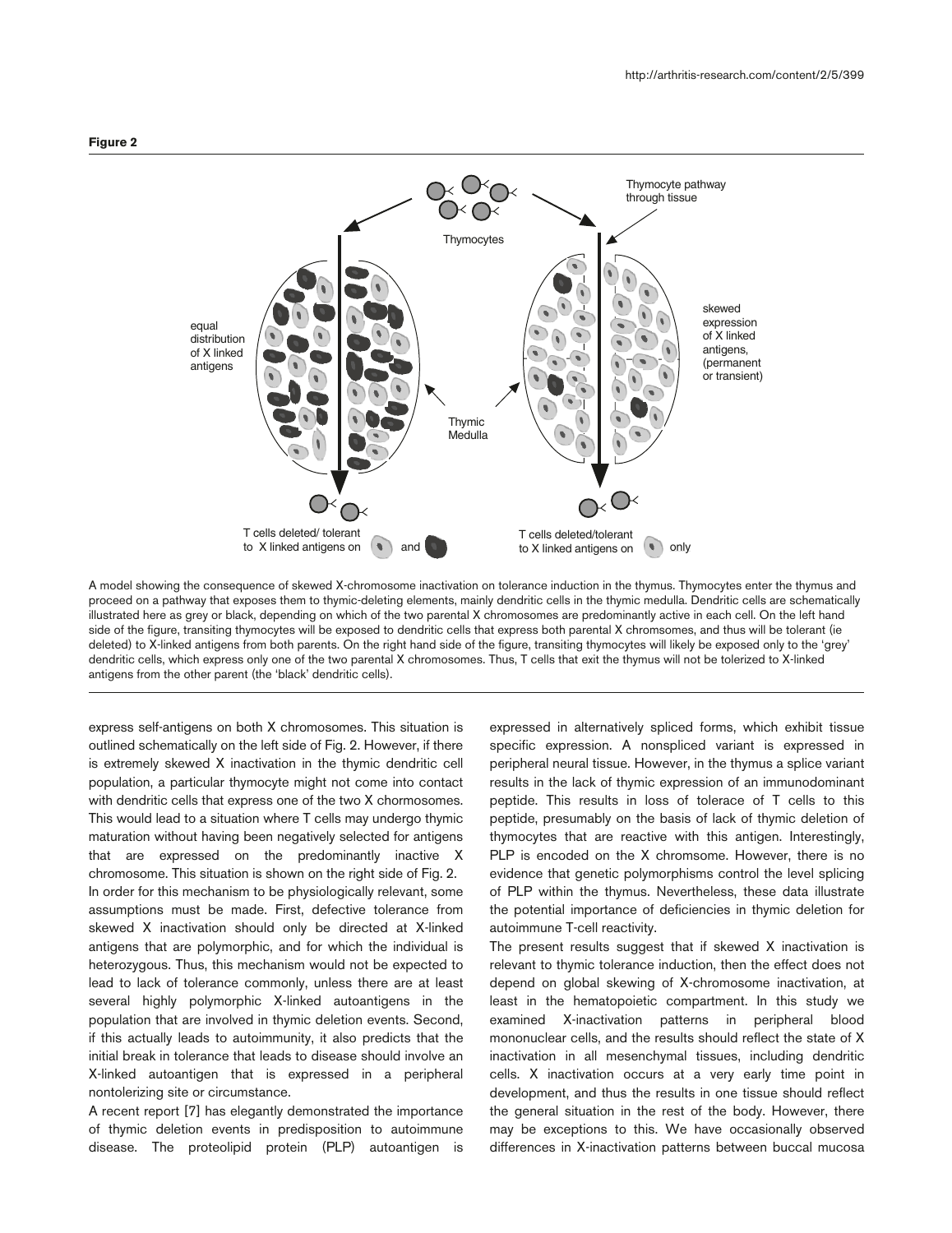(an ectodermally derived tissue) and peripheral blood in the same individiual (unpublished observations). This could be a chance event, or it may result from selection for certain X-linked alleles during embryonic development, as has been described in carriers of X-linked immunodeficiencies [17].

Another consideration is that certain tissue microenvironments may be derived from very small numbers of founder cells, and thus may exhibit skewed utilization of one or the other X chromosome, even if the tissue as a whole is not skewed. This situation could vary over time. Thus, there may be time points at which certain thymic microenvironments are populated by dendritic cells that, for stochastic reasons, all utilize the same X chromosome. This would create a 'window of opportunity' in which a given thymocyte, in a given selecting location, could escape negative selection by antigens on the inactive X chromosome. The likelihood of this happening would obviously depend on the number of dendritic cells that are usually contacted by a thymocyte during thymic selection. There is limited information on this point, although Stewart [10] has theorized that this number may be as low as 15. If this is the case, then escape from thymic deletion may still occur in females who are heterozygous for a relevant X-linked antigen, even if the hematopoietic cells in general do not exhibit extreme skewing.

In conclusion, we suggest that X-chromosome inactivation needs to be considered as a potential factor in the predominance of females in most autoimmune diseases. Our inability to show an increase in X-chromosome skewing in females with autoimmunity does not eliminate this as an etiologic contributor to loss of immunologic tolerance. Future experiments must be directed at a detailed analysis of tissue patterns of X inactivation, as well as at a search for potential Xlinked autoantigens.

### **Full article**

#### **Introduction**

A reduction in the sex ratio (male : female) is characteristic of most autoimmune disorders. The increased prevalence in females ranges from a modest 2:1 for multiple sclerosis [1], to approximately 10:1 for systemic lupus erythematosus [2]. This tendency towards autoimmunity in females is often ascribed to hormonal differences because, in a number of experimental disease models, estrogens exacerbate disease and androgens can inhibit disease activity [3,4]. However, human studies have failed to demonstrate a clear-cut influence of hormonal environment on disease susceptibility to lupus or other autoimmune disorders. In addition, many childhood forms of autoimmunity, such as juvenile rheumatoid arthritis, exhibit female predominance [5]. Interestingly, juvenile (type 1) diabetes is an exception to this general trend, with a sex ratio close to 1 in most studies [6]. Therefore, it is reasonable to consider alternative explanations for the increased prevalence of autoimmune diseases in human females.

A unifying feature of autoimmune disorders appears to be the loss of immunologic tolerance to self-antigens, and in many of these diseases there is evidence that T-cell tolerance has been broken. The most profound form of T-cell tolerance involves deletion of potentially self-reactive T cells during thymic selection. Thus, lack of exposure to a self-antigen in the thymus may lead to the presence of autoreactive T cells and increase the risk of autoimmunity. An elegant example of this has recently been reported [7].

The existence of X-chromosome inactivation in females offers a potential mechanism whereby X-linked self-antigens may escape presentation in the thymus or in other peripheral sites that are involved in tolerance induction. Early in female development, one of the two X chromosomes in each cell undergoes an ordered process of inactivation, with subsequent silencing of most genes on the inactive X chromosome [8]. This phenomenon occurs at a very early embryonic stage [9], and thus all females are mosaic and may occasionally exhibit extreme skewing towards one or the other parental X chromosome. In theory, this may result in a situation in which polymorphic self-antigens on one X chromosome may fail to be expressed at sufficiently high levels in a tolerizing compartment, such as the thymus, and yet may be expressed at considerable frequency in the peripheral soma. Thus, females may be predisposed to a situation in which they can occasionally express X-linked autoantigens in the periphery to which they have been inefficiently tolerized. Stewart [10] has recently speculated that such a mechanism may play a role in the predisposition to systemic lupus.

This hypothesis predicts that females with autoimmunity may be particularly prone to this mechanism of 'inadequate tolerization' by virtue of extremely skewed X-chromosome inactivation. We therefore performed a comprehensive analysis of X-chromosome inactivation patterns in populations of females with multiple sclerosis, systemic lupus, juvenile rheumatoid arthritis, and type 1 (insulin-dependent) diabetes mellitus, and in female control individuals. The results do not provide support for a major role for skewed X-chromosome inactivation in female predisposition to autoimmunity; however, neither is the underlying hypothesis disproved by our data.

#### **Materials and method Subjects**

DNA was obtained from female patients from the following sources: 45 persons with juvenile diabetes seen at the Virginia Mason Research Center in Seattle, Washington;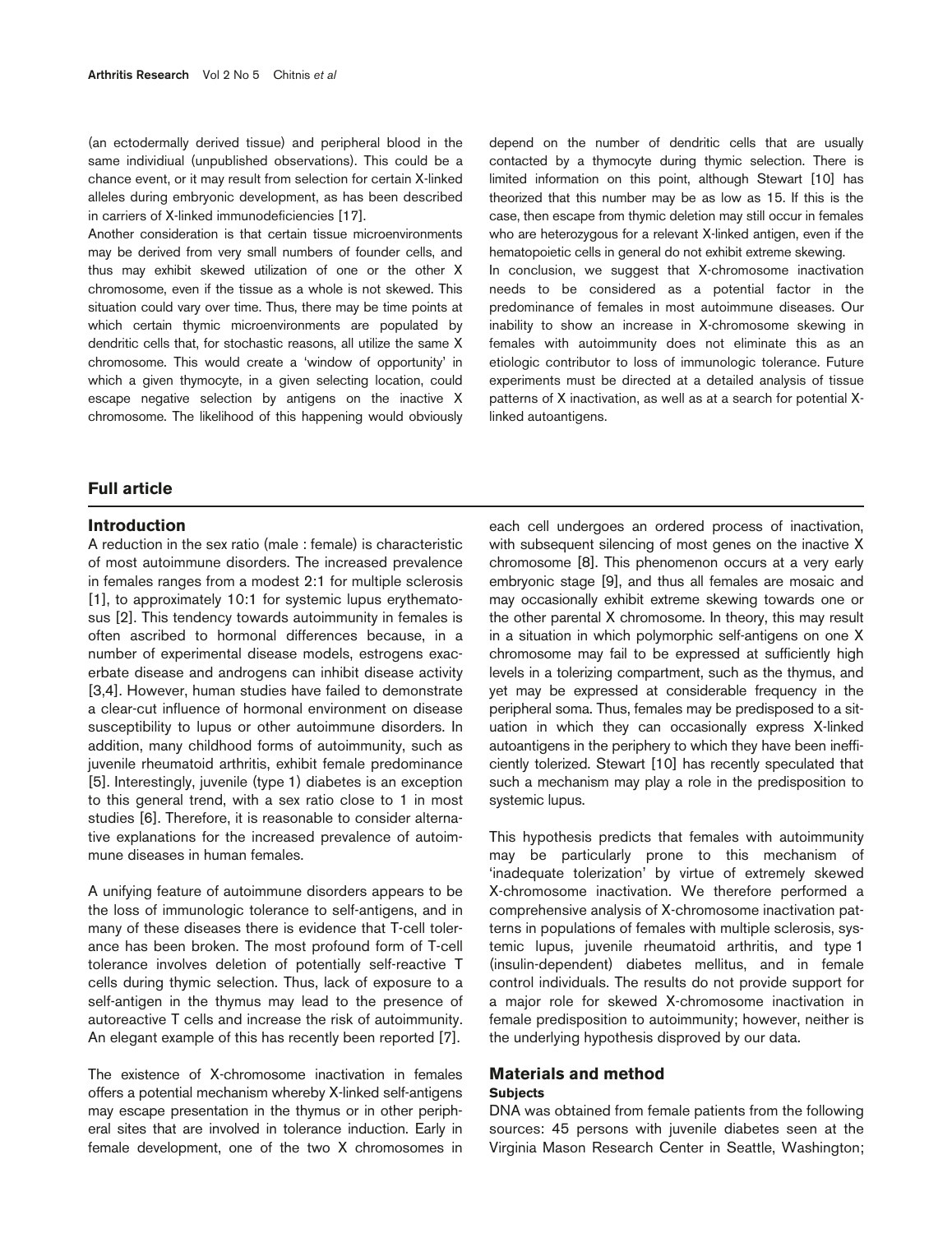58 multiple sclerosis patients seen at the New York Hospital Multiple Sclerosis Center; 46 patients with systemic lupus erythematosus seen at the Hospital for Special Surgery (New York); 18 patients with juvenile rheumatoid arthritis seen at the Children's Hospital Medical Center in Cleveland. In addition, 30 healthy age-matched females were studied as normal controls.

#### **Hpa II/polymerase chain reaction assay for X-chromosome inactivation**

A modification to a previously described assay for AR methylation [11] was used for these studies. In the normal females the AR gene is methylated on the inactive X chromosome and is undermethylated on the active X chromosome. Furthermore, the presence of a highly polymorphic triplet repeat within the AR gene allows for the discrimination of each X chromosome in most female subjects (Fig. 3). Thus, allele-specific methylation patterns can be distinguished using this gene.

Genomic DNA (approximately 200 ng) was digested overnight using a methylation-sensitive restriction enzyme HpaII, as per the manufacturer's instructions (Gibco BRL, Rockville, MD, USA). A mock sample as control was prepared simultaneously without the Hpall enzyme. After the digestion the samples were boiled for 10 min to inactivate the enzyme. PCR amplification was performed, with final concentration of the digest equivalent to approximately 100 ng of the DNA,  $1 \times PCR$  bufferll (Perkin-Elmer, Foster City, CA, USA),  $2.5 \text{ mmol/l}$  MgCl<sub>2</sub>, and amplitag gold 1.25 units.

Primers used were AR1 (5′-TCCAGAATCTGTTCCA-GAGCGTGC-3′) and AR2 (5′-GCTGTGAAGGTTGCT-GTTCCTCAT-3′). These primers flank the triple repeat CAG and the Hpall sites in the first exon of the AR gene (Fig. 3). The AR1 primer was fluorescence labeled with 6-Fam and TET. The 6-Fam-AR1 and the TET-AR1 were used for mock and HpaII-digested samples, respectively. This combination allowed simultaneous analyses of the PCR products of the HpaII- and mock-treated samples using the ABI310 Genetic Analyzer (Perkin-Elmer). The final concentration of the AR1 primer was 3 pmol 6-Fam-AR1 + 7 pmol unlabelled AR1 and 10 pmol of unlabeled AR2 in a 50 µl reaction.

The cycling conditions were as follows: denaturation at 95°C/12 min to activate the amplitaq gold, followed by 35 cycles of denaturation at 95°C/45 s, annealing at 60°C/30 s and extension at 72°C/30 s. After 35 cycles, the final extension was done at 72°C/10 min. The PCR products of each sample (mock and HpaII) were diluted 1:10 in the same vial. One microliter of the diluted product was then added to a mixture containing 12 µl deionized formamide and 0.5 µl molecular weight standard GS 350 TAMRA. The vials were denatured at 95°C/5 min, cooled on ice, and resolved using a 310 Genetic Analyzer (Perkin-Elmer).



Schematic map of a portion of the first exon of the AR gene. The polymorphic CAG triplet repeat is flanked by HpaII sites, and the relative locations of primers AR1 and AR2, used for the PCR assay, are indicated.

#### **Calculations for percentage of skewing of X inactivation**

Two peaks corresponding to two alleles were obtained from the 310 Genetic Analyzer for each mock- and Hpalltreated sample. The relative intensity of the larger AR allele (higher molecular weight, peak 2) with respect to the smaller AR allele (low molecular weight, peak 1) was calculated and expressed as the ratio R (peak 2 area/peak 1 area). The ratios in the mock-digested  $(R_M)$  and Hpalldigested  $(R<sub>H</sub>)$  samples were calculated separately, and were then averaged for each of the two sets of duplicate samples. For each individual, a normalized ratio  $(R_N = R_H/R_M)$  was calculated to correct for occasional minor variation in efficiency of amplification of the two AR alleles. This normalized ratio was used to determine the percentage of inactivation of the X chromosome bearing the larger AR allele: percentage inactivation =  $[R_{N}/(R_{N} +$ 1)]  $\times$  100. The degree of skewing was calculated by subtracting 50 from the observed degree of inactivation.

#### **Results**

#### **Fluorescent Hpa II/polymerase chain reaction assay for Xchromosome inactivation**

Employing a modification of previously described methods [11], we utilized a fluorescent Hpa II/PCR assay of the AR locus to assess X-chromosome inactivation patterns. As shown in Fig. 3, the AR gene contains a polymorphic CAG repeat that is flanked by Hpa II sites. These Hpa II sites are methylated on the inactive X chromosome, and are unmethylated on the active X chromosome. By performing PCR amplification across this region after cutting with the methylation-sensitive enzyme Hpa II, the relative amounts of the methylated AR alleles can be quantitatively determined with a high degree of accuracy; variance on repeated assays is approximately 4% [12].

Two examples of this assay are shown in Fig. 4. In Fig. 4a, an individual with equivalent methylation of both AR alleles is shown. In this case, the relative peak intensity is equivalent in the mock-digested and Hpa II-digested samples. In Fig. 4b, an individual with extremely skewed X inactivation is shown, in whom the lower allele (271 bp) is relatively over-methylated compared with the upper (284 bp) allele. Thus, the X chromosome bearing the lower allele is preferentially inactivated. As described in the Materials and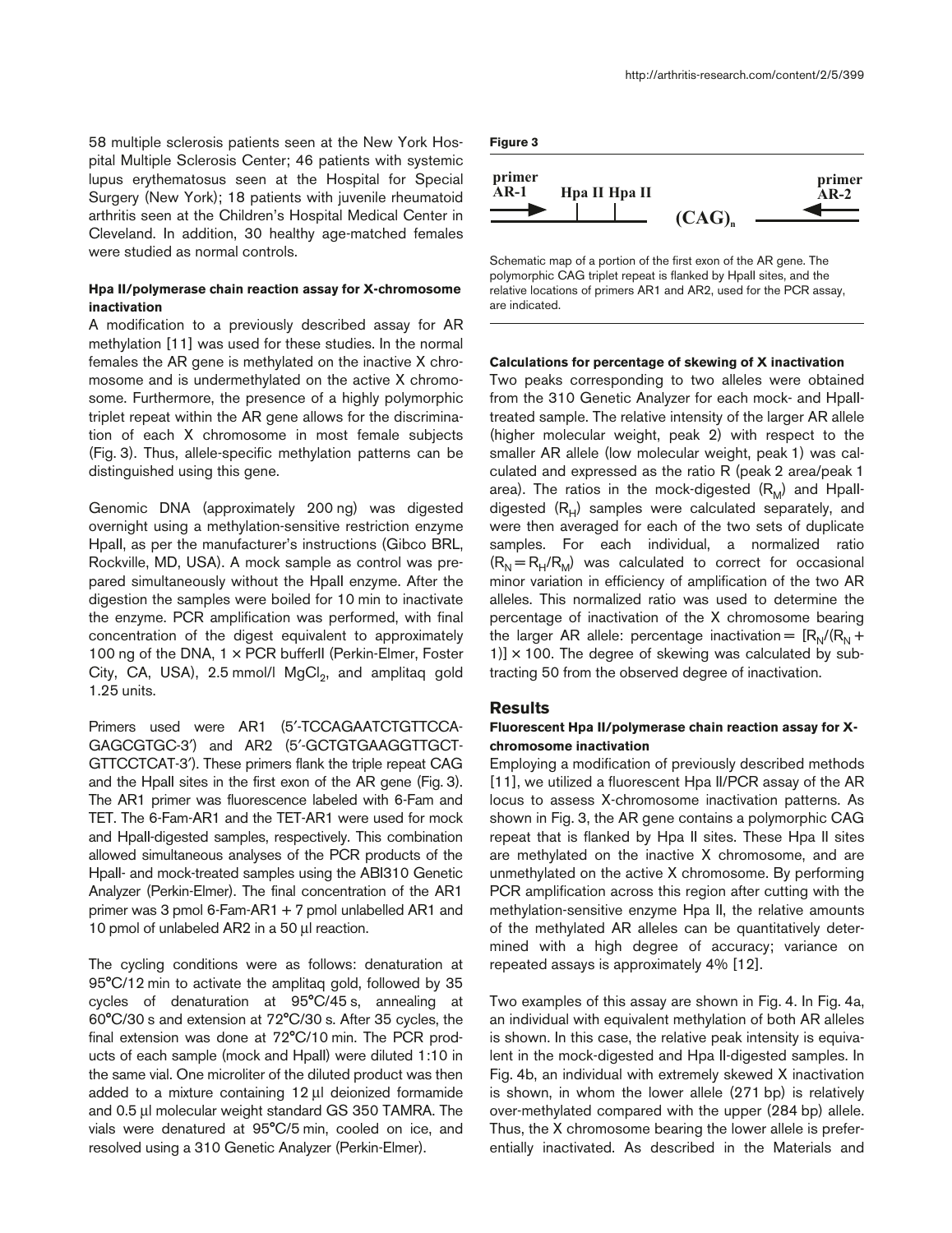

Fluorescence-based X-inactivation using PCR-based AR methylation assay. **(a)** An example of equivalent inactivation (51% versus 49%) of both upper (271 bp) and lower (260 bp) alleles. **(b)** An example of extremely skewed inactivation (10% versus 90%) of the upper (284 bp) and lower (271 bp) alleles. Mock-digested DNA (without HpaII) was used as control for peak intensities of both alleles.

method section, all assays were normalized to the mock results and performed in duplicate. Skewing of X-chromosome inactivation is expressed as a percentage deviation from equal (50:50) inactivation of the upper and lower AR alleles. Therefore, the maximal possible deviation is 50%, in which case all of the X chromsomes bearing one of the AR alleles are inactivated.

### **Comparison of X-chromosome inactivation patterns in normal females and females with autoimmune diseases**

We examined X-chromosome inactivation patterns in several different populations. The results are summarized in Fig. 1. A wide range of X-inactivation skewing was observed in all five groups. Approximately 5% (nine out of 197) of individuals exhibited extreme skewing (greater than 40% deviation from a 50:50 distribution). However, there was no difference between the groups, either in the overall mean skewing, or in the fraction of individuals with extreme skewing (>40%).

#### **Androgen receptor gene allele size comparisons among patients and controls**

Although the present study was not initiated to examine allelic variation in the AR gene *per se*, the data provide an opportunity to address this question. Excessively long CAG repeats in the AR gene are a rare cause of spinalbulbar muscular atrophy [13], and AR repeat length appears to have an influence on the biology of certain tumors [14,15]. In this context, it has been shown [16] that transcription of the AR gene correlates inversely with repeat length. We therefore compared AR repeat length in control individuals and patients with autoimmunity. No differences were observed for mean repeat length, or for maximum and minimum repeat length, among the five groups.

#### **Discussion**

The reason for the female predominance in most autoimmune diseases remains obscure. The present study was initiated in order to address the hypothesis that a nonhormonal mechanism related to X inactivation might be involved. The hypothesis rests on the idea that skewing of X inactivation might lead to a deficiency of tolerance induction in the thymus, particularly with respect to polymorphic X-linked autoantigens. The hypothesis predicts that skewed X inactivation would be more prevalent in females with autoimmune diseases than in female control individuals. This was not observed.

Nevertheless, these negative data do not rule out a role for X inactivation in female predisposition to loss of tolerance. A general model for how this mechanism might operate is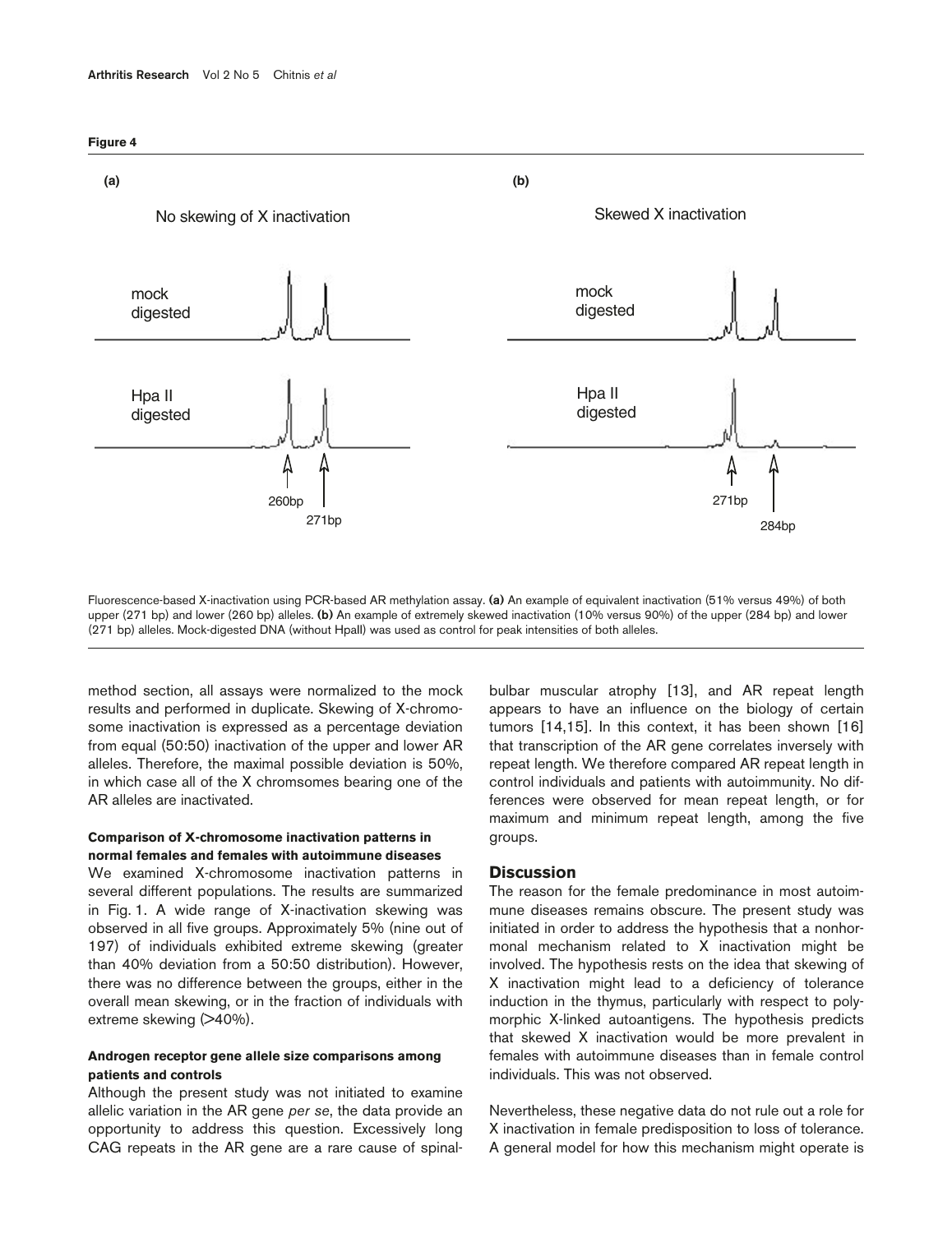shown in Fig. 1. Thymocytes undergo selection in the thymic parenchyma, and in the case of negative selection, the selecting elements appear to be derived from the bone marrow and consist mainly of thymic dendritic cells. If the thymic dendritic cell population exhibits random X inactivation, it is highly likely that differentiating thymocytes will contact dendritic cells that express self-antigens on both X chromosomes. This situation is outlined schematically on the left side of Fig. 2. However, if there is extremely skewed X inactivation in the thymic dendritic cell population, a particular thymocyte may not come into contact with dendritic cells that express one of the two X chromosomes. This would lead to a situation where T cells may undergo thymic maturation without having been negatively selected for antigens that are expressed on the predominantly inactive X chromosome. This situation is shown on the right side of Fig. 2.

In order for this mechanism to be physiologically relevant, several assumptions must be made. First, defective tolerance from skewed X inactivation should only be directed at X-linked antigens that are polymorphic, and for which the individual is heterozygous. Thus, this mechanism would not be expected to commonly lead to lack of tolerance unless there are at least several highly polymorphic X-linked autoantigens in the population that are involved in thymic deletion events. Second, if this actually leads to autoimmunity, it also predicts that the initial break in tolerance that leads to disease should involve an X-linked autoantigen that is expressed in a peripheral nontolerizing site or circumstance.

A recent report [7] elegantly demonstrated the importance of thymic deletion events in predisposing to autoimmune disease. The PLP autoantigen is expressed in alternatively spliced forms, which exhibit tissue-specific expression. A nonspliced variant is expressed in periperal neural tissue. However, in the thymus a splice variant results in the lack of thymic expression of an immunodominant peptide. This results in loss of tolerace of T cells to this peptide, presumably on the basis of lack of thymic deletion of thymocytes that are reactive with this antigen. Interestingly, PLP is encoded on the X chromsome. However, there is no evidence that genetic polymorphisms control the level splicing of PLP within the thymus. Nevertheless, these data illustrate the potential importance of deficiencies in thymic deletion for autoimmune T-cell reactivity.

The present results suggest that if skewed X inactivation is relevant to induction of thymic tolerance, then the effect does not depend on global skewing of X-chromosome inactivation, at least in the hematopoietic compartment. In this study we examined X-inactivation patterns in peripheral blood mononuclear cells, and the results should reflect the state of X inactivation in all mesenchymal tissues, including dendritic cells. X inactivation occurs at a

very early time point in development, and thus the results in one tissue should reflect the general situation in the rest of the body. However, there may be exceptions to this. We have occasionally observed differences in X inactivation patterns between buccal mucosa (an ectodermally derived tissue) and peripheral blood (mesoderm) in the same individual (unpublished observations). This could be a chance event, or may result from selection for certain X-linked alleles during embryonic development, as has been described in carriers of X-linked immunodeficiencies [17]. However, in general, subsets of cells within the hematopoietic compartment do not display differences in X-inactivation patterns (unpublished observations).

Another consideration is that certain tissue microenvironments may be derived from very small numbers of founder cells, and thus may exhibit skewed utilization of one or the other X chromosome, even if the tissue as a whole is not skewed. This situation could vary over time. Thus, there may be time points at which certain thymic microenvironments are populated by dendritic cells that, for stochastic reasons, all utilize the same X chromosome. This would create a 'window of opportunity' in which a given thymocyte, in a given selecting location, could escape negative selection by antigens on the inactive X chromosome. The likelihood of this happening would obviously depend on the number of dendritic cells that are usually contacted by a thymocyte during thymic selection. There is limited information on this point, although Stewart [10] has theorized that this number may be as low as 15. If this is the case, escape from thymic deletion may still occur in females who are heterozygous for a relevant X-linked antigen, even if the hematopoietic cells in general do not exhibit extreme skewing.

If the latter scenario is operative, it will be extremely difficult to document it by studying X-inactivation patterns. One might examine X-inactivation skewing specifically in thymic dendritic populations, but if the effect is at the level of microenvironment and varies over time, then it will not be possible to detect this using methods directed at large cell populations, as we have done here. Conceivably, examination of thymic tissue sections could provide support for the hypothesis. Another aspect of this is that some thymic deletion events appear to be mediated by thymic epithelial cells at the cortico-medullary junction. Interestingly, thymic epithelial cells appear to be derived from very few founder cells [18], and thus should exhibit a rather large degree of 'patchiness' with respect to X inactivation. This again might lead to local epithelial cell microenvironments that fail to delete for X-linked autoantigens.

It has recently become apparent that mechanisms of peripheral tolerance also exist, and we have considered the possibility that skewed X inactivation in a peripheral tolerizing compartment might also lead to inefficient tolerance. A major mechanism of peripheral tolerance